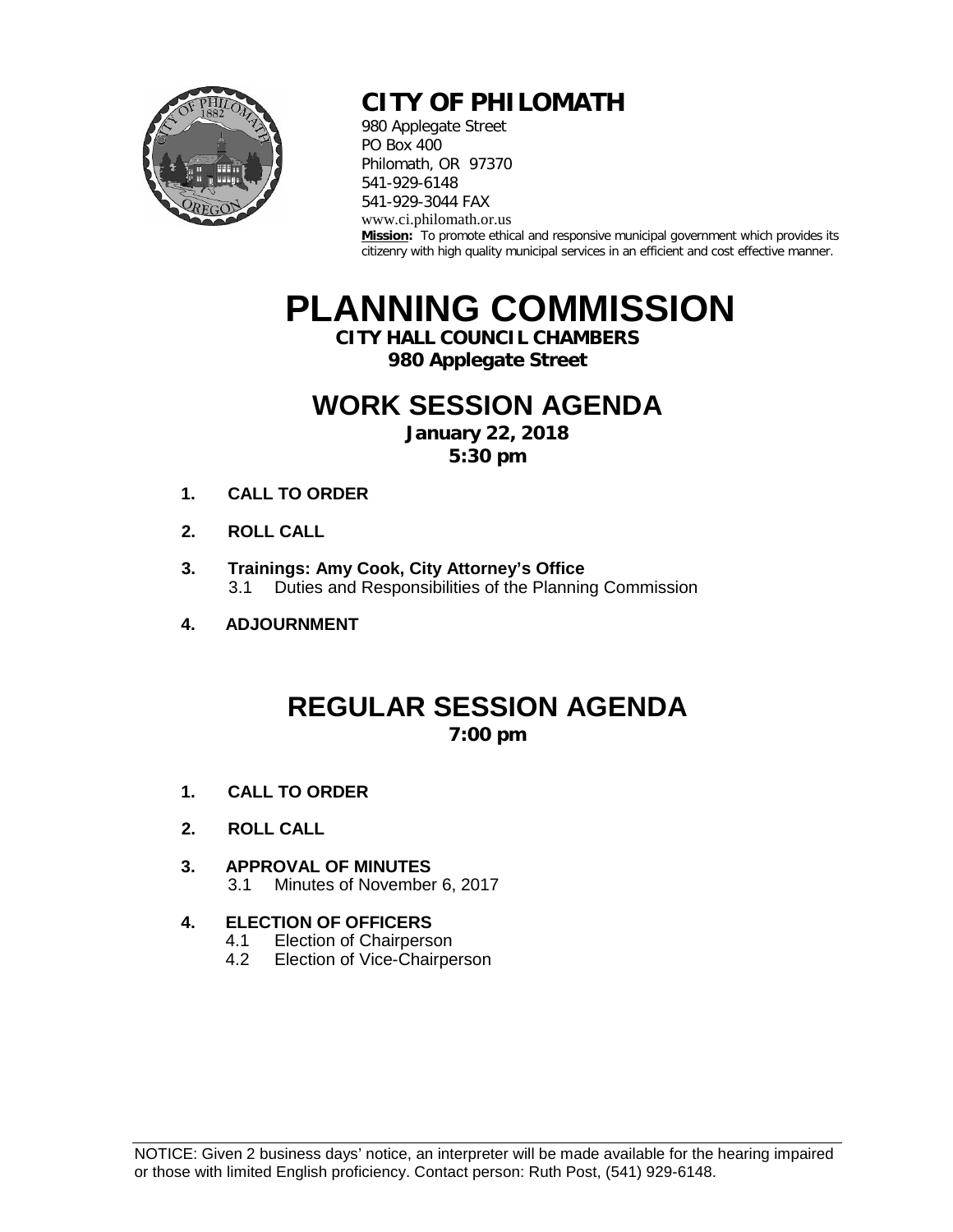#### **5. Public Hearings**

5.1 File Number: PC17-09 Applicant: City of Philomath Application Type: Type IV Annexation Locations/Owners:

| <b>Property</b>  |                    |                    |
|------------------|--------------------|--------------------|
| <b>Address</b>   | <b>Map Tax Lot</b> | Owner              |
| 500 Pioneer St.  | 12611AC05200       | Azarenko           |
| 501 Main St.     | 12611AC05500       | Anderson           |
| 529 Main St.     | 12611DA02200       | Mydouangchanh      |
| 615 Main St.     | 12611DA02300       | Koehler            |
| 498 N 9TH St.    | 12611A000100       | <b>McMurtry</b>    |
| 432 Landmark Dr. | 12507B002000       | Tomorrows D. Inc   |
| 428 Landmark Dr. | 12507B001900       | Jam Nelson LLC     |
| Landmark Dr.     | 12507BC13300       | Corbin             |
| Landmark Dr.     | 12507B001301       | Phil. Self-Storage |
| Landmark Dr.     | 12507BC13200       | McConnell          |
| 2707-09 Main St. | 12507BC13100       | McConnell          |
| 3157 Main St.    | 12507A001900       | <b>Tilles</b>      |

- 5.2 PC17-09 Discussion & Decision
- 5.3 File Number: PC17-10 Applicant: City of Philomath Application Type: Type IV Annexation Location: 12-6-11A Tax Lots 3300, 3400 and 3500 at the north end of North 7<sup>th</sup> Street Owner: Oregon Sequoia LLC
- 5.4 PC17-10 Discussion & Decision
- 5.5 File Number: PC17-11 Applicant: City of Philomath Application Type: Type IV Annexation Locations/Owners:

| <b>Property</b><br><b>Address</b> | <b>Map Tax Lot</b> | Owner         |
|-----------------------------------|--------------------|---------------|
| 105 Cooper Lane                   | 12612CD01100       | Shutta        |
| 106/108 Cooper Ln                 | 12612CD00500       | Parker        |
| 107 Cooper Lane                   | 12612CD01000       | Whittier      |
| 110 Cooper Lane                   | 12612CD00400       | Kohn          |
| Unaddressed Cooper Lane           | 12612CD00700       | City of Phil. |
| 100/102 Cooper Ln                 | 12612CD00600       | L7 Rentals    |
| 109 Cooper Ln                     | 12612CD00900       | Ascherl       |
| <b>Unaddressed Cooper Ln</b>      | 12612CD01200       | <b>Kribs</b>  |
| <b>Unaddressed Cooper Ln</b>      | 12612CD00800       | Sullivan      |

5.6 PC17-11 Discussion & Decision

#### **6. ADJOURNMENT**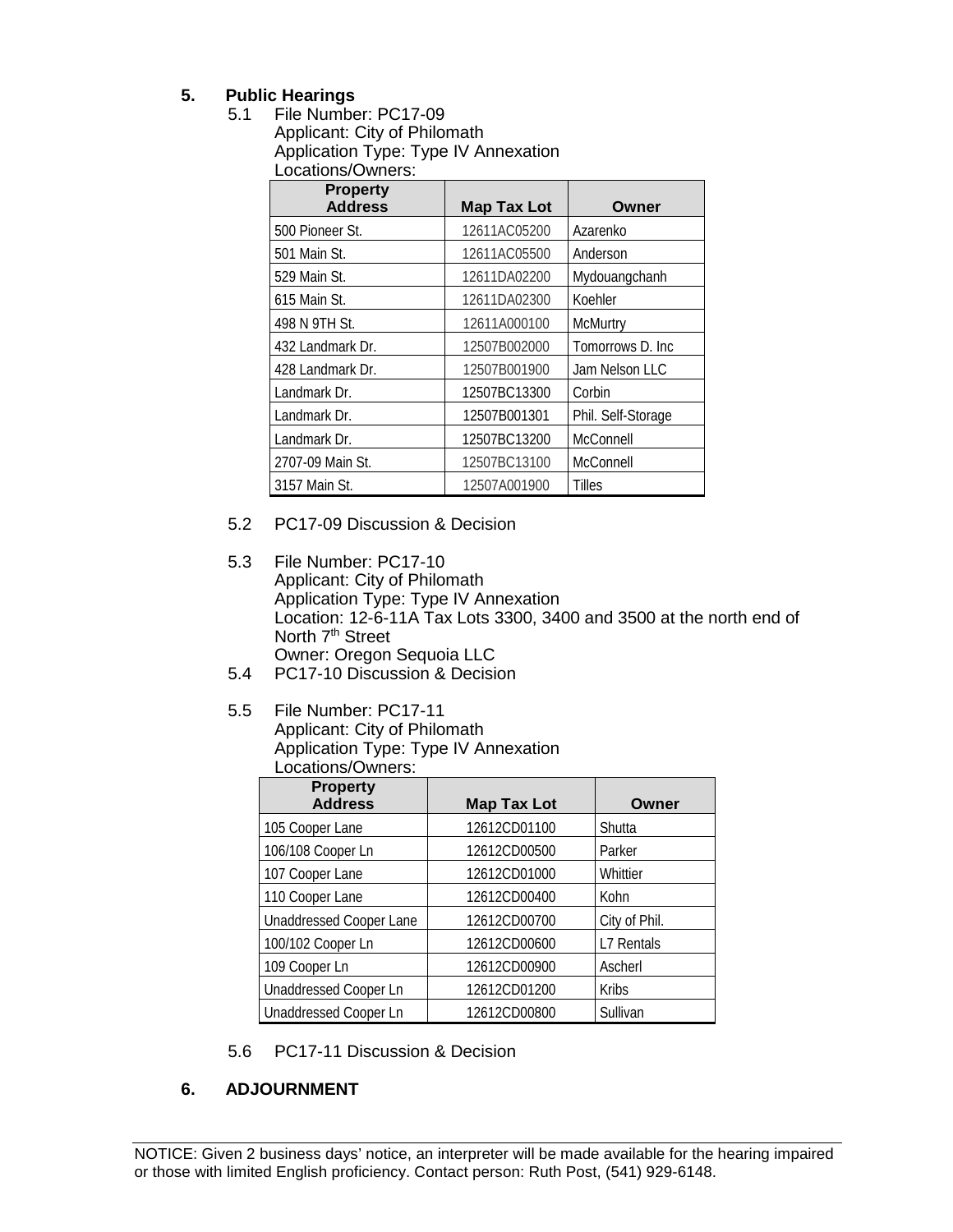| $\mathbf{1}$<br>2<br>3                                                     |                                  | PHILOMATH PLANNING COMMISSION<br><b>MINUTES</b><br>November 6, 2017                                                                                                                                                                                                                                                                                                                                                                                                                                                                                                                                                                                                                                                                                                                                                                                                                                                                         |
|----------------------------------------------------------------------------|----------------------------------|---------------------------------------------------------------------------------------------------------------------------------------------------------------------------------------------------------------------------------------------------------------------------------------------------------------------------------------------------------------------------------------------------------------------------------------------------------------------------------------------------------------------------------------------------------------------------------------------------------------------------------------------------------------------------------------------------------------------------------------------------------------------------------------------------------------------------------------------------------------------------------------------------------------------------------------------|
| 4<br>5<br>6                                                                |                                  | 1. CALL TO ORDER. Commissioner Mark Knutson called the meeting to order at 7:00 PM<br>in the City Hall Council Chambers.                                                                                                                                                                                                                                                                                                                                                                                                                                                                                                                                                                                                                                                                                                                                                                                                                    |
| 7<br>8<br>9<br>10<br>11                                                    | 2. ROLL CALL:<br><b>Present:</b> | Commissioners Jeannine Gay, Lori Gibbs, Mark Knutson, Jacque Lusk<br>and David Stein.                                                                                                                                                                                                                                                                                                                                                                                                                                                                                                                                                                                                                                                                                                                                                                                                                                                       |
| 12<br>13                                                                   | Staff:                           | Chris Workman, City Manager; Amy Cook, Deputy City Attorney; and Ruth<br>Post, City Recorder.                                                                                                                                                                                                                                                                                                                                                                                                                                                                                                                                                                                                                                                                                                                                                                                                                                               |
| 14<br>15<br>16                                                             | <b>Excused:</b>                  | Commissioners Shon Heer and Caleb Nelson.                                                                                                                                                                                                                                                                                                                                                                                                                                                                                                                                                                                                                                                                                                                                                                                                                                                                                                   |
| 17<br>18<br>19<br>20<br>21<br>22                                           | 3.1                              | 3. APPROVAL OF MINUTES:<br>October 16, 2017, Minutes<br><b>MOTION:</b> Commissioner Lusk moved, Commissioner Gibbs second, the October<br>16, 2017, minutes be accepted as presented. Motion APPROVED 5-0. (Yes:<br>Gay, Gibbs, Knutson, Lusk and Stein; No: None.)                                                                                                                                                                                                                                                                                                                                                                                                                                                                                                                                                                                                                                                                         |
| 23<br>24<br>25<br>26<br>27<br>28<br>29                                     | 4.1                              | 4. DISCUSSION AND DECISION:<br><b>Application for Type III Subdivision</b><br>File Number PC17-06<br><b>Applicant: Muir Development</b><br><b>Location: 783 Fawn Lane</b><br>Benton County Assessor's Map: 12-6-11AA TL #2900                                                                                                                                                                                                                                                                                                                                                                                                                                                                                                                                                                                                                                                                                                               |
| 30<br>31<br>32<br>33<br>34<br>35<br>36<br>37<br>38<br>39<br>40<br>41<br>42 |                                  | Commissioner Knutson recapped the status of the application including the public<br>hearing held on October 16, 2017, the record being held open for additional<br>written testimony for seven days, and the additional seven days for the applicant<br>to provide final written rebuttal to that testimony. He noted there would be no<br>further public testimony allowed as the record is now closed. There were no ex-<br>parte contacts, conflicts of interest, bias or site visits declared since the October<br>16, 2017, public hearing. There was no rebuttal of any disclosure or non-<br>disclosure. Commissioner Jacque Lusk verified that she had listened to and<br>reviewed the entire record for the October 16, 2017, meeting and was qualified to<br>participate in the decision on the application. Commissioner Knutson invited<br>discussion by the Commission on the application. There was no further<br>discussion. |
| 43<br>44<br>45<br>46<br>47<br>48                                           |                                  | <b>MOTION:</b> Commissioner Knutson moved to approve the application for the Muir<br>preliminary plat based on the findings of fact contained in the staff report dated<br>October 31, 2017, for file PC17-06 and subject to the conditions of approval in the<br>staff report. Commissioner Gay second. Motion approved 5-0 (Yes: Gay, Gibbs,<br>Knutson, Lusk and Stein).                                                                                                                                                                                                                                                                                                                                                                                                                                                                                                                                                                 |
| 49<br>50<br>51<br>52                                                       |                                  | Ms. Post noted this is the only meeting of the Planning Commission scheduled for<br>November.                                                                                                                                                                                                                                                                                                                                                                                                                                                                                                                                                                                                                                                                                                                                                                                                                                               |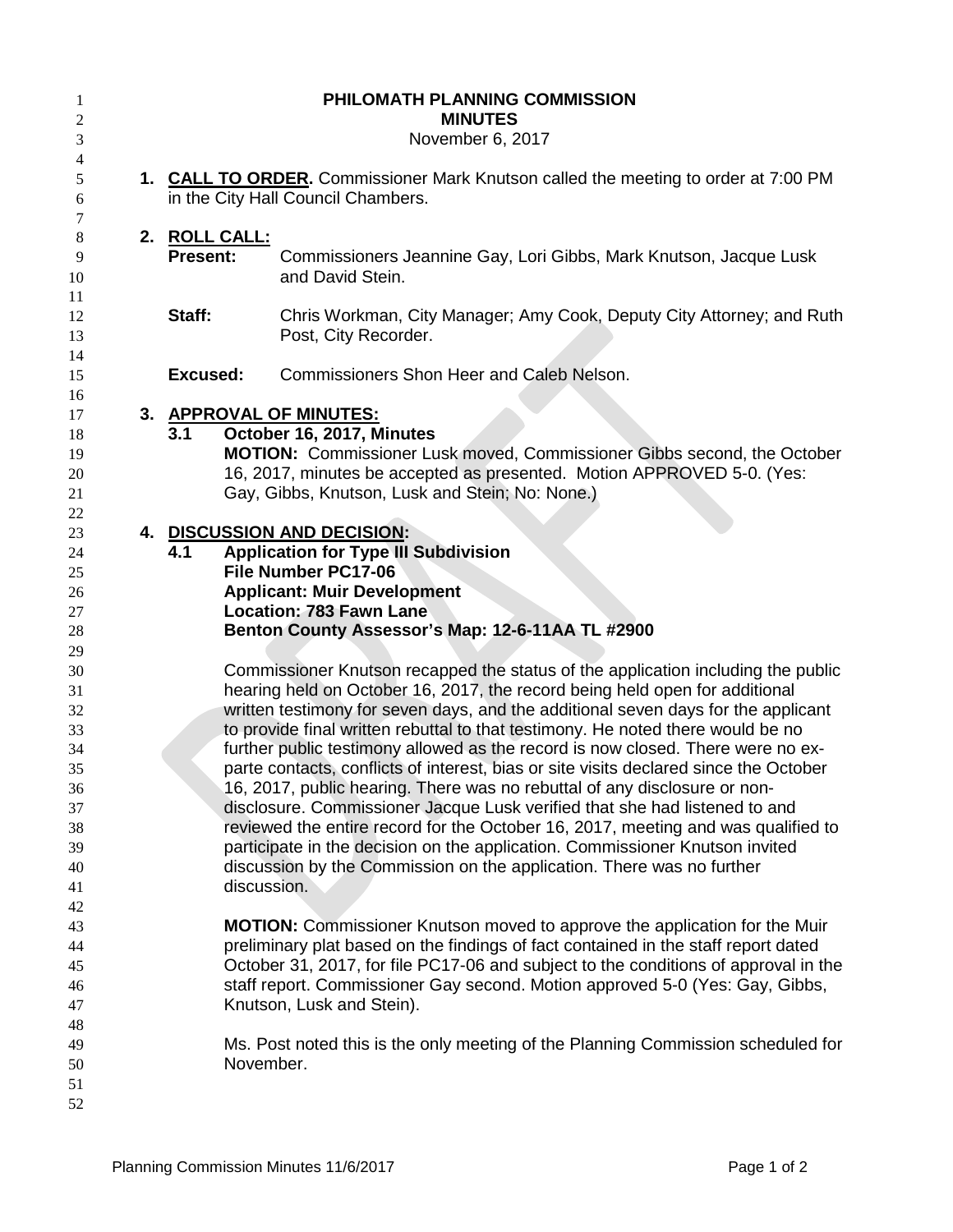# **5. OTHER DISCUSSION:**

 Commissioner Knutson questioned what it would take for the City to consider design recommendations that promote a cohesive design concept for the community. He cited the restoration of the Soft Star Shoes building with the older natural wood exterior as desirable. There was discussion about the concept and engaging the Chamber of Commerce in the effort to encourage design standards with a cohesive concept for façade improvements and styles.

#### **6. ADJOURNMENT:**

10 There being no further business Commissioner Knutson adjourned the meeting at 7:10 p.m.

| 14<br>13<br>14 | SIGNED:                    | ATTEST:                       |
|----------------|----------------------------|-------------------------------|
| 15<br>16       | Mark Knutson, Acting Chair | Ruth Post, MMC, City Recorder |
|                |                            |                               |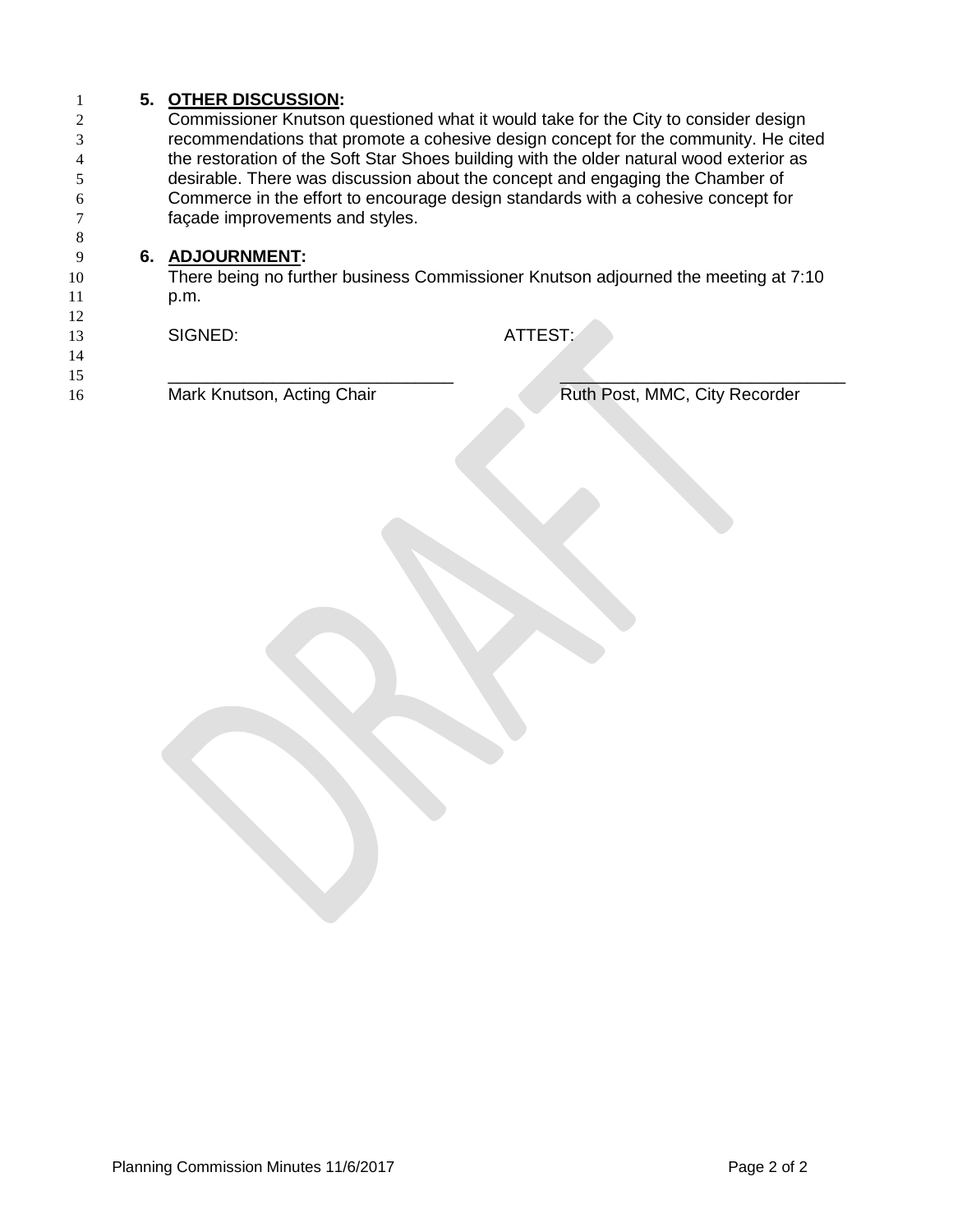

#### **STAFF REPORT**

| APPLICANT:                  | City of Philomath                                         |
|-----------------------------|-----------------------------------------------------------|
| NATURE OF APPLICATION:      | Annexation of 12 lots totaling approximately 15.44 acres. |
| PROPERTY LOCATION:          | Multiple locations (see map)                              |
| <b>APPLICABLE CRITERIA:</b> | Chapter 18.135.030(L) - Island Annexations, of the        |
|                             | <b>Philomath Municipal Code</b>                           |
| <b>PLAN DESIGNATION:</b>    | Low Density Residential; Commercial; Industrial           |
| <b>EXPECTED ZONING:</b>     | Low Density Residential (R-1) and Industrial Park (IP)    |
| <b>STAFF CONTACT:</b>       | Jim Minard, Planner                                       |
| FILE NUMBER:                | PC17-09                                                   |
|                             |                                                           |

The City is proposing to annex the twelve properties as shown on the attached map. The properties are planned for Low Density Residential and Industrial uses and would be annexed according to the Comprehensive Plan designation. The City's proposal calls for no new development at this time given the existing development on these properties. The purpose of this hearing is to determine if the application conforms to the applicable island annexation requirements and arrive at a recommendation to the City Council. The annexation request must ultimately be approved by the Philomath electorate and City Council. This matter was reviewed by the City Council at its December 11, 2017 meeting, where the Council directed it be forwarded to the Planning Commission for a public hearing and recommendation to the Council.

#### *Background*

Property islands are created when surrounding properties are annexed into the City, leaving one or more unincorporated "county lots" completely surrounded by "city lots". These islands have access and receive the same benefits as neighboring properties that include: public safety, public library, bus service, nuisance enforcement, public parks and other quality of life benefits. However, they don't help pay for them by way of City of Philomath property taxes. These types of services are "non-excludable", meaning you can't be excluded from their benefits for nonpayment.

This is a common issue that many cities deal with. All manner of arguments are made by property owners seeking to stay outside city limits, but ultimately it comes down to not wanting their property taxes to increase. Although we can all certainly appreciate not wanting our taxes to go up, is it fair that a handful of property owners in town don't help pay for the various city services like everyone else? Upon annexation, each property's taxes will increase based its assessed value, which in most cases will be very similar to what neighboring property owners are currently paying.

Properties with commercial or industrial zoning and uses would be brought into City limits following a majority vote of the electorate and passage of an approving ordinance by the City Council. To address this issue of new and higher taxes on residential properties, State Law precludes annexing or imposing new taxes on properties with residential zoning and uses for at least three years or when the property is sold, whichever comes first.

#### *Applicable Criteria*

The Philomath Municipal Code sets forth the procedure for annexing island properties in section 18.135.030(L):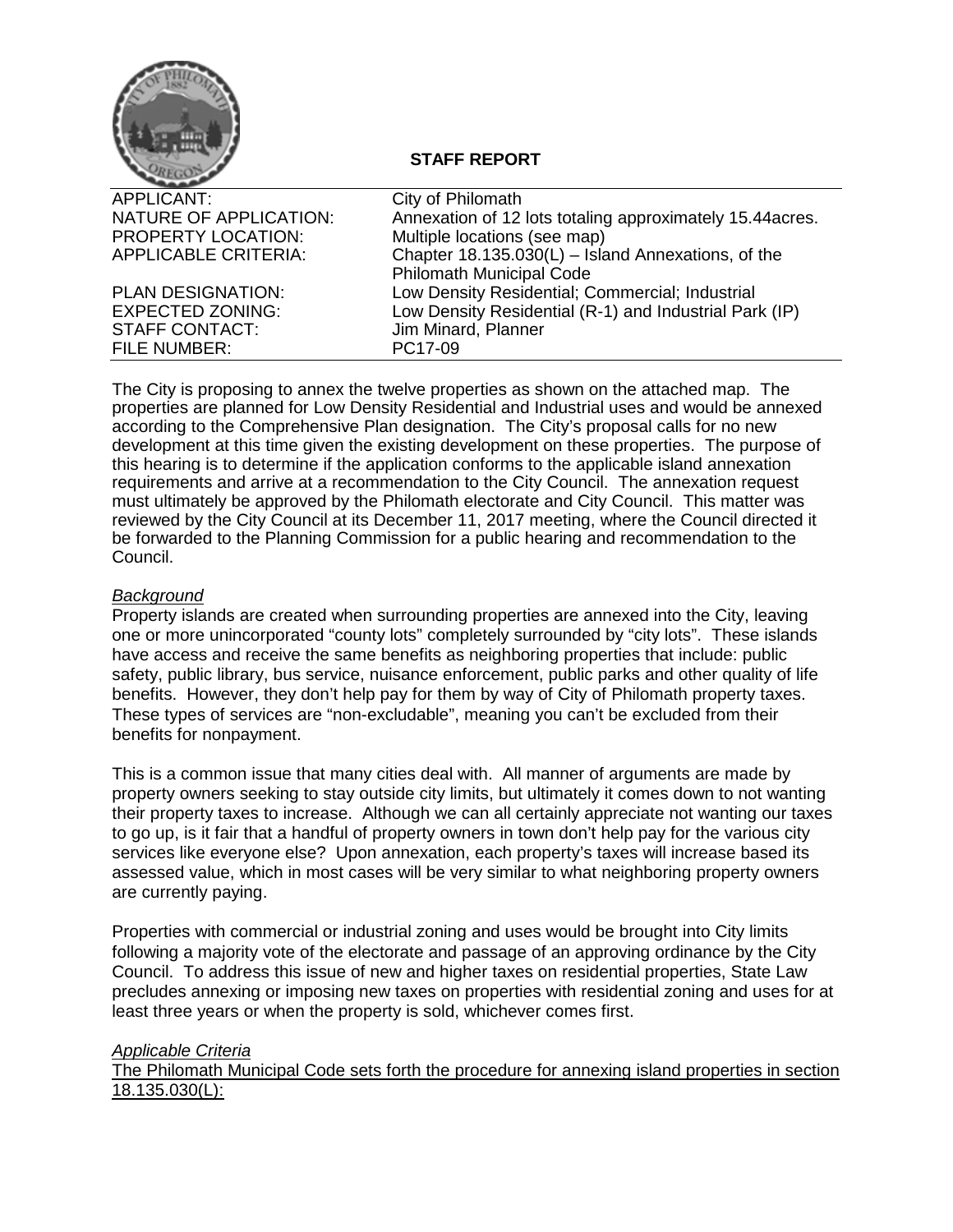"The following policies are adopted for island annexations:

- 1. The city shall attempt not to create islands of unincorporated territory within the corporate limits of the city. If such an island is created, the city council may set a time for a public hearing for the purpose of determining if the annexation should be submitted to the voters.
- 2. Written notice to property owners by first class mail will be made prior to annexation to allow for property owner responses. Failure to receive notice shall not in any way invalidate the annexation procedure that may be subsequently undertaken by the city.
- 3. Annexation of an island shall be by ordinance, subject to approval by the voting majority of the electorate.

| <b>Property</b><br><b>Address</b> | <b>Map Tax Lot</b> | Owner              | <b>Current</b><br>Planning* | <b>Current</b><br><b>Use</b> | <b>Proposed</b><br>Zoning** | <b>Acres</b> | <b>Assessed</b><br><b>Value</b> |
|-----------------------------------|--------------------|--------------------|-----------------------------|------------------------------|-----------------------------|--------------|---------------------------------|
| .500 Pioneer St.                  | 12611AC05200       | Azarenko           | <b>LDR</b>                  | Residential                  | $R-1$                       | 2.75         | \$201,512                       |
| 2.501 Main St.                    | 12611AC05500       | Anderson           | <b>LDR</b>                  | Residential                  | $R-1$                       | 2.64         | \$108,310                       |
| 3.529 Main St.                    | 12611DA02200       | Mydouangchanh      | <b>LDR</b>                  | Commercial                   | $C-2$                       | 0.33         | \$158,563                       |
| 4. 615 Main St.                   | 12611DA02300       | Koehler            | <b>LDR</b>                  | Residential                  | $C-2$                       | 0.30         | \$95,320                        |
| 5.498 N 9TH St.                   | 12611A000100       | <b>McMurtry</b>    | <b>LDR</b>                  | Residential                  | $R-1$                       | 1.30         | \$265,429                       |
| 6. 432 Landmark Dr.               | 12507B002000       | Tomorrows D. Inc.  |                             | Industrial                   | IP                          | 1.72         | \$313,926                       |
| 7.428 Landmark Dr.                | 12507B001900       | Jam Nelson LLC     |                             | Industrial                   | IP                          | 1.12         | \$519,184                       |
| 8. Landmark Dr.                   | 12507BC13300       | Corbin             |                             | Industrial                   | IP                          | 1.19         | \$558,622                       |
| 9. Landmark Dr.                   | 12507B001301       | Phil. Self-Storage |                             | Industrial                   | IP                          | 1.78         | \$375,341                       |
| 10. Landmark Dr.                  | 12507BC13200       | McConnell          |                             | Industrial                   | IP                          | 1.00         | \$65,340                        |
| 11. 2707-09 Main St.              | 12507BC13100       | McConnell          |                             | Industrial                   | IP                          | 0.75         | \$300,453                       |
| 12. 3157 Main St.                 | 12507A001900       | Tilles             |                             | Residential                  | IP                          | 0.56         | \$126,597                       |

The City has initiated the annexation of the following properties (see map):

\*LDR=low density residential; C=commercial; I=industrial\*\*R1=low density residential; C2=general commercial; IP=industrial park

The City Council has also expressed its interest in addressing the equity issue, which is embodied in its adopted Strategic Plan. Objective 1.2.4 of the 2017-2021 Philomath Strategic Plan is to, "Identify and eliminate unincorporated territories within City limits. *Action: Identify and annex unincorporated territory within the corporate limits of the city through the island annexation procedures.*

#### *Timeline*

The City will follow the following timeframe for presenting this issue to the public and placing these annexations on the May 2018 Primary Election ballot:

- Jan. 2 Mail notice of scheduled public hearing(s) to property owners and surrounding properties
- Jan. 22 Public Hearing at Planning Commission meeting<br>Feb. 12 Public Hearing at City Council meeting
- Public Hearing at City Council meeting
- Feb. 12 Resolution by City Council approving ballot title(s)
- Feb. 23 Last day to submit ballot titles to the City Recorder
- May 15 Primary Election held {Note: SB1573, which specifically prohibits cities from sending annexations to a vote of the people prior to approval does not apply to island annexations.}
- Jun. 11 Adopting Ordinance (depending on the outcome of the election)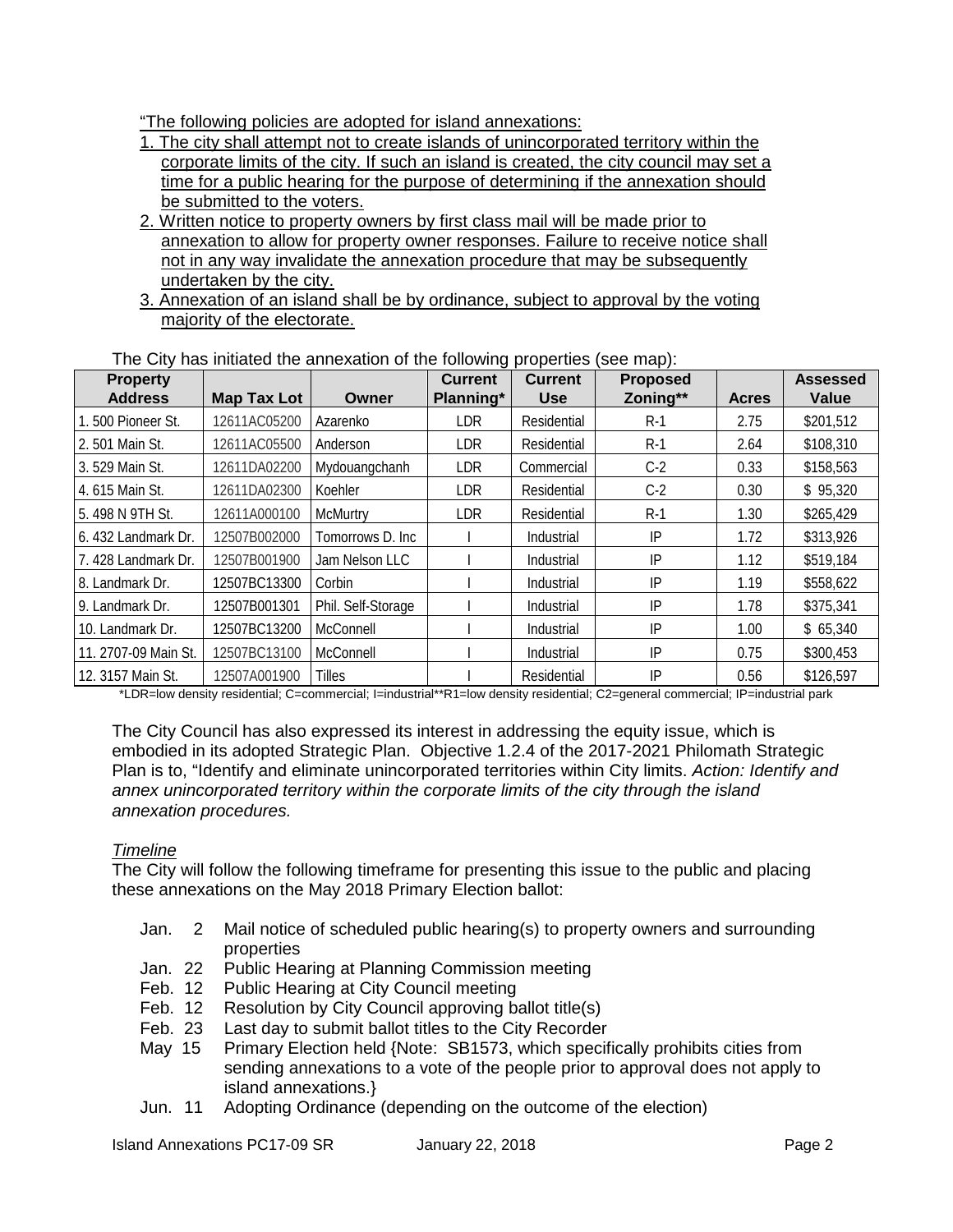#### **FINDINGS OF FACT**

- 1. The City has slated the property for urban development since acknowledgement of its Comprehensive Plan.
- 2. The subject properties total approximately 14.55 acres of mostly residentially developed land with some industrial properties.
- 3. The Comprehensive Plan designation will dictate the city zoning of the property once annexed into the City.
- 4. The property is located throughout the community and encircled by lands that are within the corporate boundaries of the City of Philomath.
- 5. The subject property is proximate to improved city facilities, which include city streets, water and sewer serve that serve the subject properties.
- 6. The proposal conforms to the Island Annexation standards as identified in PMC 18.135.030(l).
- 7. The proposal conforms to the Island Annexation standards as identified in ORS 222.750 Annexation of unincorporated territory surrounded by city:

(2) When territory not within a city is surrounded by the corporate boundaries of the city, or by the corporate boundaries of the city and the ocean shore, a river, a creek, a bay, a lake or Interstate Highway 5, the city may annex the territory pursuant to this section after holding at least one public hearing on the subject for which notice has been mailed to each record owner of real property in the territory proposed to be annexed.

8. Many of the properties within the boundaries of this annexation already receive City water and/or sewer services or are low demand users; annexation of these properties will not have any significant impact on the City services.

#### **CONCLUSION**

The subject properties are encircled by land within the corporate boundaries of the City of Philomath. Public facilities are located in proximity to the subject properties and designed to serve the subject property and surrounding lands. The Comprehensive Plan fully anticipates developing the subject properties for urban development. The city zoning to be placed on each parcel shall comply with the Comprehensive Plan Map for Single-Family Residential (R-1) or Industrial Park (IP); no plan amendments are required. Staff concludes this annexation meets the applicable criteria.

#### **RECOMMENDED MOTION**

#### **I MOVE THE:**

Planning Commission adopt the Findings of Fact as presented in the staff report (*or modified by the Planning Commission*) and this annexation request as presented in File No. PC17-09 be forwarded to the City Council for consideration and action.

#### OR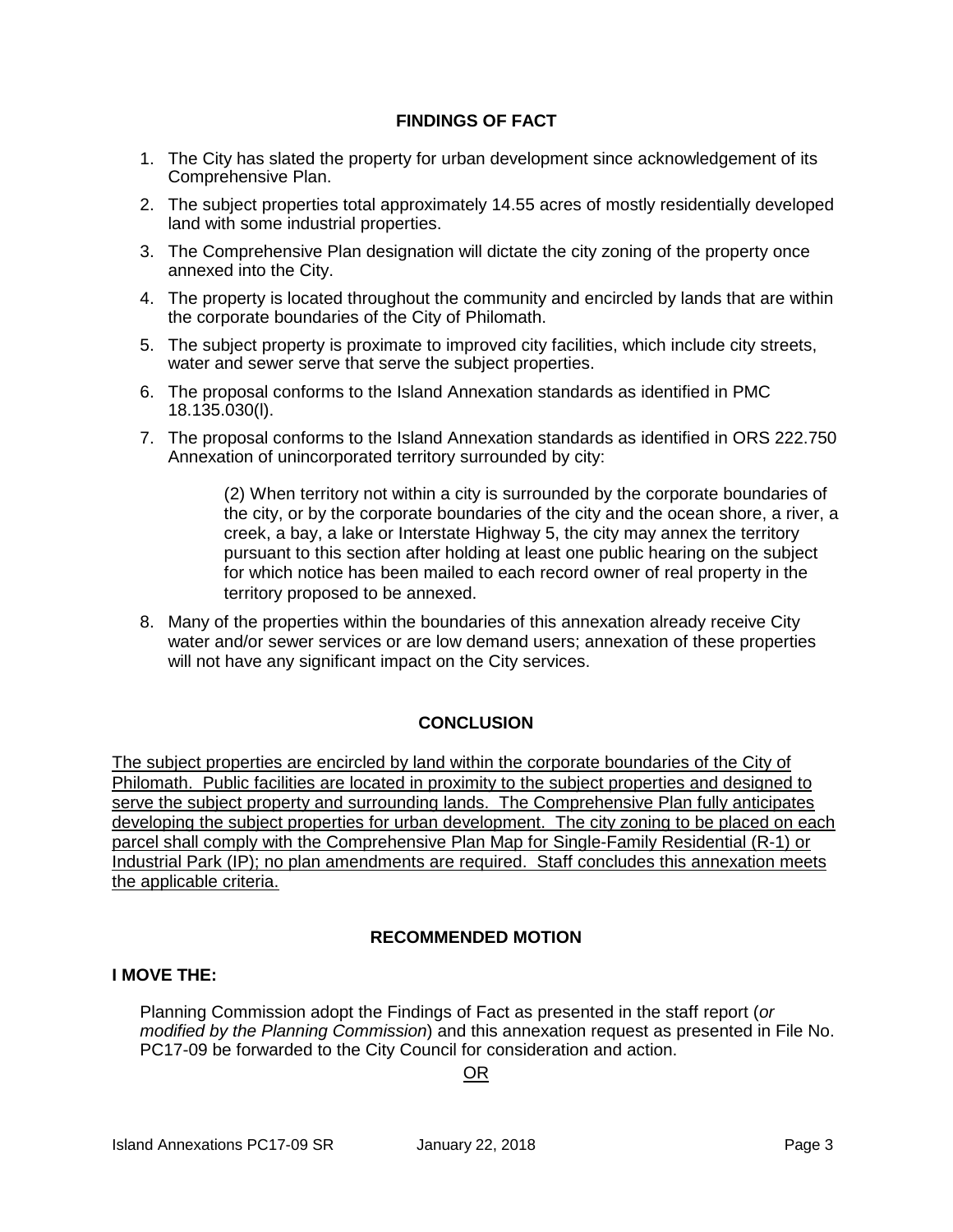*Planning Commission adopt the Findings of Fact as modified in opposition to the applicable criteria and that the application for annexation of the subject property as presented in File No. PC17-09 be denied.* 



#### **Map of Identified Island Annexation Properties**

- 1. 500 Pioneer St.
- 2. 501 Main St.
- 3. 529 Main St.
- 4. 615 Main St.
- 5. 498 N 9TH St.
- 6. 432 Landmark Dr.
- 7. 428 Landmark Dr.
- 8. Landmark Dr. (lot 13300)
- 9. Landmark Dr. (lot 1301)
- 10. Landmark Dr. (lot 13200)
- 11. 2707 and 2709 Main St.
- 12. 3157 Main St.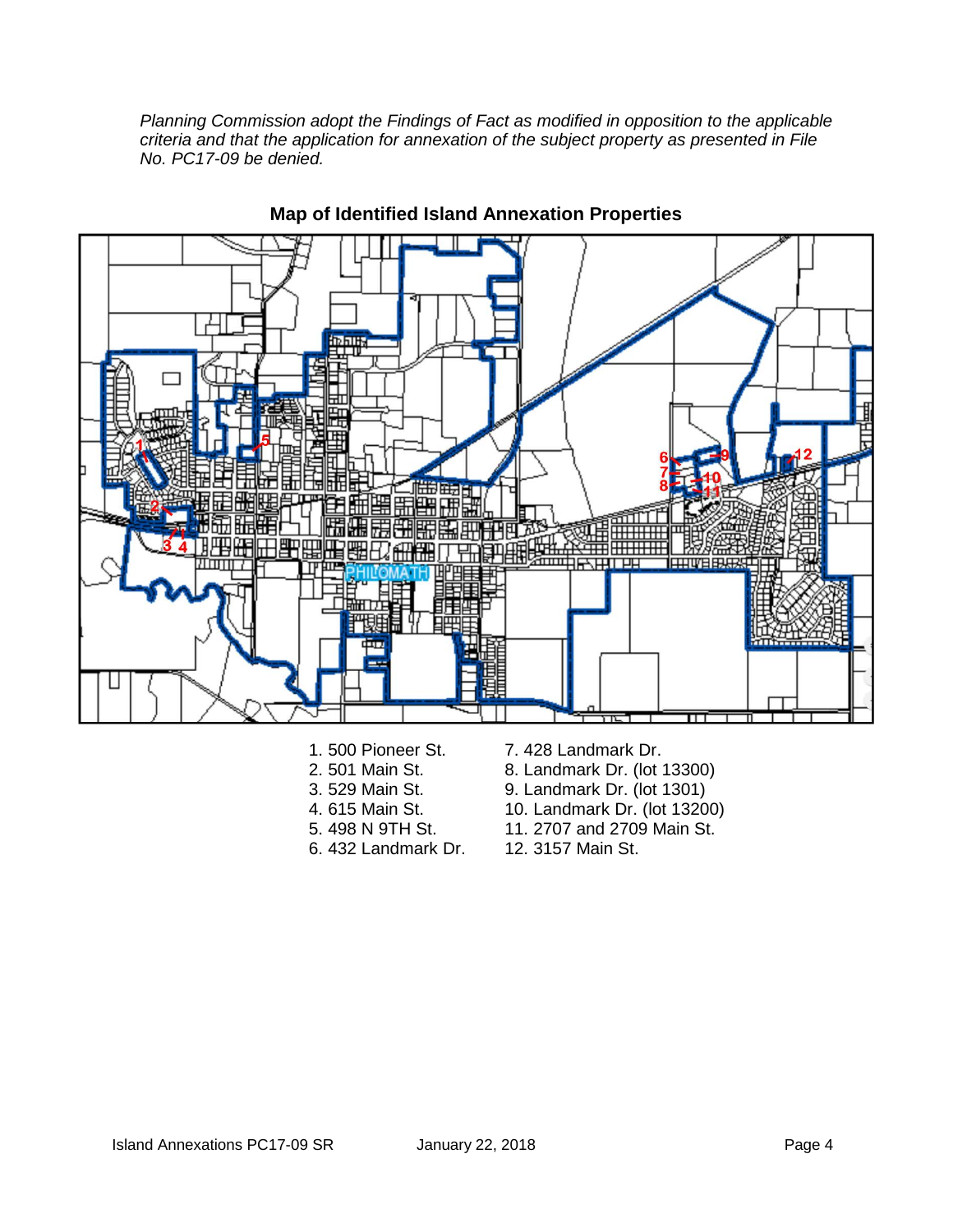#### **Ruth Post**

| From:    | Please Do Not Click Reply <support@govoffice.com></support@govoffice.com> |
|----------|---------------------------------------------------------------------------|
| Sent:    | Monday, January 08, 2018 1:06 PM                                          |
| To:      | Ruth Post                                                                 |
| Subject: | Contact Us (form) has been filled out on your site.                       |

Your Site has received new information through a form. Form: Contact Us Site URL: www.ci.philomath.or.us ------------------------------------

First and Last Name: Mike and Jodi Nelson E-mail Address: wcm@peak.org Phone Number: (541)929-7711 Address (if applicable): 428 Lanmark Dr. Comment or Question: 01/22/18 meeting for annexation of 15.44 acres.

We do not agree with this annexation.

The City of Philomath has high taxes. Benton County has high taxes. Businesses are burdened with taxes, healthcare, providing jobs and stress.

JAM Nelson LLC will be unable to pay for the city water and sewer requirements.

Do not annex this property.

Would you like to be contacted? Please provide your preferred form of contact (phone or e-mail): Mike or Jodi 541-929-7711

Do Not Click Reply - This e-mail has been generated from a super form.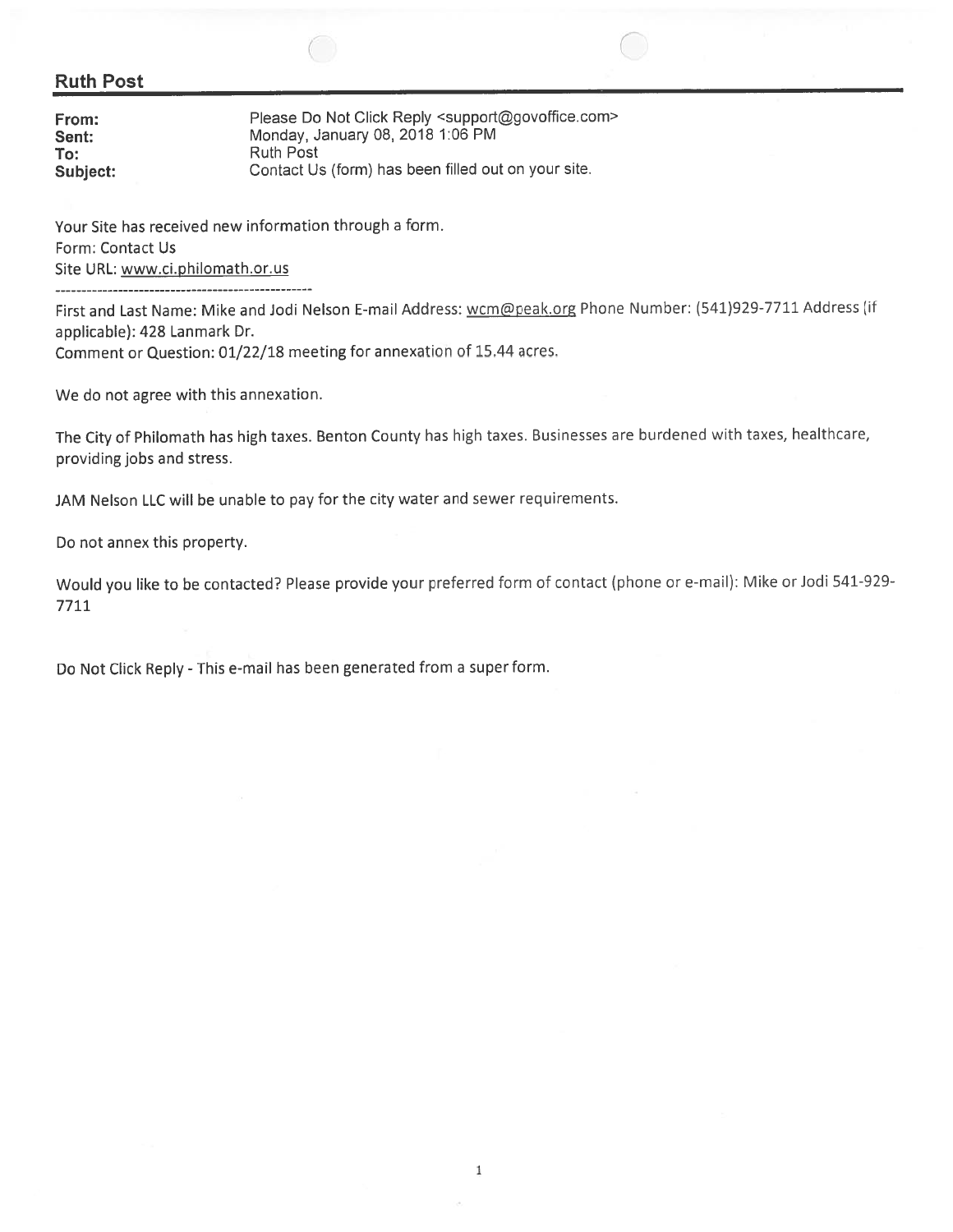

#### **STAFF REPORT**

| APPLICANT:                  | City of Philomath                                            |
|-----------------------------|--------------------------------------------------------------|
| NATURE OF APPLICATION:      | Delayed Annexation of 3 lots totaling approximately 7.36     |
|                             | acres.                                                       |
| <b>PROPERTY LOCATION:</b>   | Generally, that property identified as at the north end of N |
|                             | 7th Street and east of Fawn Lane denoted as T12S-R6W-        |
|                             | Sec 11, Tax Lots 3300, 3400 and 3500 of the Benton           |
|                             | <b>County Assessor Maps</b>                                  |
| <b>APPLICABLE CRITERIA:</b> | Chapter 18.135.030 of the Philomath Municipal Code           |
| <b>PLAN DESIGNATION:</b>    | Low Density Residential                                      |
| <b>EXPECTED ZONING:</b>     | Low Density Residential (R-1)                                |
| <b>STAFF CONTACT:</b>       | Jim Minard, Planner                                          |
| <b>FILE NUMBER:</b>         | PC17-10                                                      |
|                             |                                                              |

The City is proposing to annex the above-described property also shown on the attached map with a Philomath Low Density Residential zone designation, as designated by the City's Comprehensive Plan Map. The proposal calls for no new development at this time. The purpose of the hearing is to determine if the application conforms to the applicable annexation requirements and arrive at a recommendation to the City Council. The annexation request must ultimately be approved by the Philomath electorate and City Council. This matter was reviewed by the City Council at its December 11, 2017 meeting, where the Council directed it be forwarded to the Planning Commission for a public hearing and recommendation to the Council.

#### *Background*

Delayed annexation agreements were used before the City's current code provisions, adopted in 1998, required voter approval to extend City services outside city limits. Prior to that time, when a property outside city limits had need for City water and/or sewer services, but was not able to annex into the City, a delayed annexation agreement was entered into by the property owner and the City. The agreements often granted the extension of water and/or sewer to the property in exchange for the property owner agreeing to annex into the City upon the City's request.

The City entered into a contractual agreement with the prior property owner for the delayed annexation. The identified property contains three separate, undeveloped lots, all of which have a delayed annexation agreement in place and under the same ownership. Given the property owner's repeated expressed interest in receiving municipal services, the City believes now is an appropriate time to annex these properties into the City so all City utilities can be extended to the property.

Theoretically the property could be developed with 37 homes, though significant slopes on the property may limit that number. The City Engineer has stated that the City has the capacity to serve this number of homes, even with other pending residential developments.

#### *Applicable Criteria*

*Per PMC 18.135.030(A) "Process. The process of annexation of land to the city allows for orderly expansion of the city and for the adequate provision of public facilities and services."*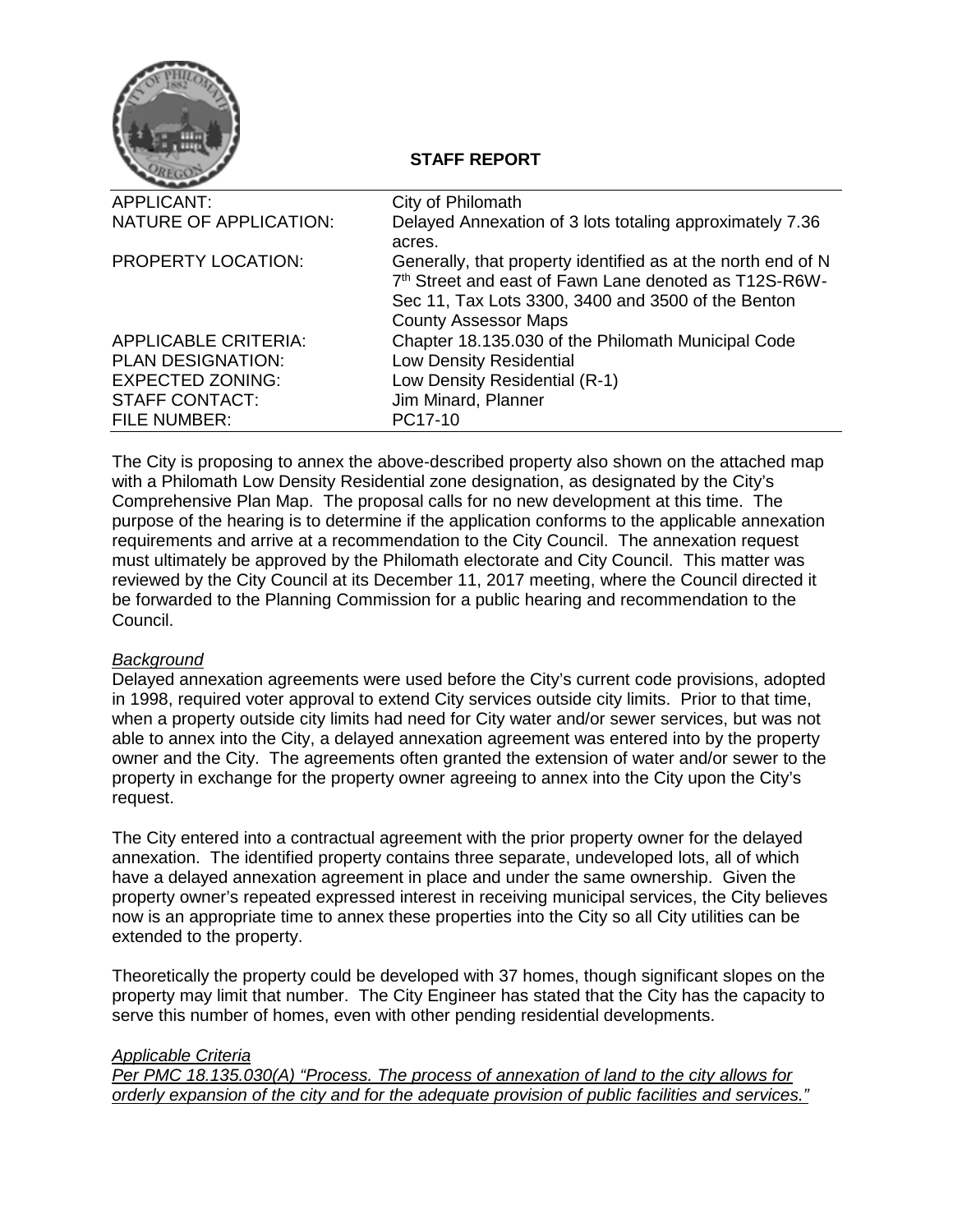|                      | <b>Map Tax</b> |                |              |              |             |            |                                     |              |                 |
|----------------------|----------------|----------------|--------------|--------------|-------------|------------|-------------------------------------|--------------|-----------------|
| <b>Property</b>      | Lot            |                | City         | <b>City</b>  |             |            | <b>Current   Current   Proposed</b> |              | <b>Assessed</b> |
| <b>Address</b>       | (12611A00)     | Owner          | <b>Water</b> | <b>Sewer</b> | Zoning*     | <b>Use</b> | Zoning**                            | <b>Acres</b> | <b>Value</b>    |
| N 7 <sup>th</sup> St | 3300           | Oregon Sequoia | Ν            | N            | <b>PR-1</b> | Vacant     | $R-1$                               | 0.85         | \$24,427        |
| N 7 <sup>th</sup> St | 3400           | Oregon Sequoia | N            | N            | PR-1        | Vacant     | $R-1$                               | 5.87         | \$137,164       |
| N 7 <sup>th</sup> St | 3500           | Oregon Sequoia | N            | Ν            | PR-1        | Vacant     | $R-1$                               | 0.64         | \$14,956        |

The City has initiated the annexation of the following properties.

\*PR-1= Benton County: Philomath Residential \*\*R-1=Philomath: Low Density Residential

#### *Timeline*

The City will follow the following timeframe for presenting this issue to the public and placing these annexations on the May 2018 Primary Election ballot:

- Jan. 2 Mail notice of scheduled public hearing(s) to property owners and surrounding properties
- Jan. 22 Public Hearing at Planning Commission meeting
- Feb. 12 Public Hearing at City Council meeting
- Feb. 12 Resolution by City Council approving ballot title(s)
- Feb. 23 Last day to submit ballot titles to the City Recorder
- May 15 Primary Election held
- Jun. 11 Adopting Ordinance (depending on the outcome of the election)

#### **FINDINGS OF FACT**

- 1. The City has slated this property for urban development for low density residential since acknowledgement of its Comprehensive Plan.
- 2. The subject property is approximately 7.5 acres of vacant land, which could accommodate roughly 37 additional residences.
- 3. The current Comprehensive Plan designation of the property is Low Density Residential (LDR).
- 4. The property is located in the northeasterly section of the City's Urban Growth Boundary (UGB) and abuts the city limits along the east, south and west boundaries.
- 5. The subject property is proximate to improved city facilities, which include city streets, water and sewer that would serve the subject properties.
- 6. The proposal conforms to the delayed annexation provisions that run with the subject property.

#### **CONCLUSION**

The subject property abuts the City limits on three sides. Public facilities are located in proximity to the subject property and designed to serve the subject property and surrounding lands. The Comprehensive Plan fully anticipates developing the subject property for lowdensity urban residential development. The only city zoning appropriate to this plan designation is Single-Family Residential (R-1). Staff concludes this annexation meets the applicable criteria.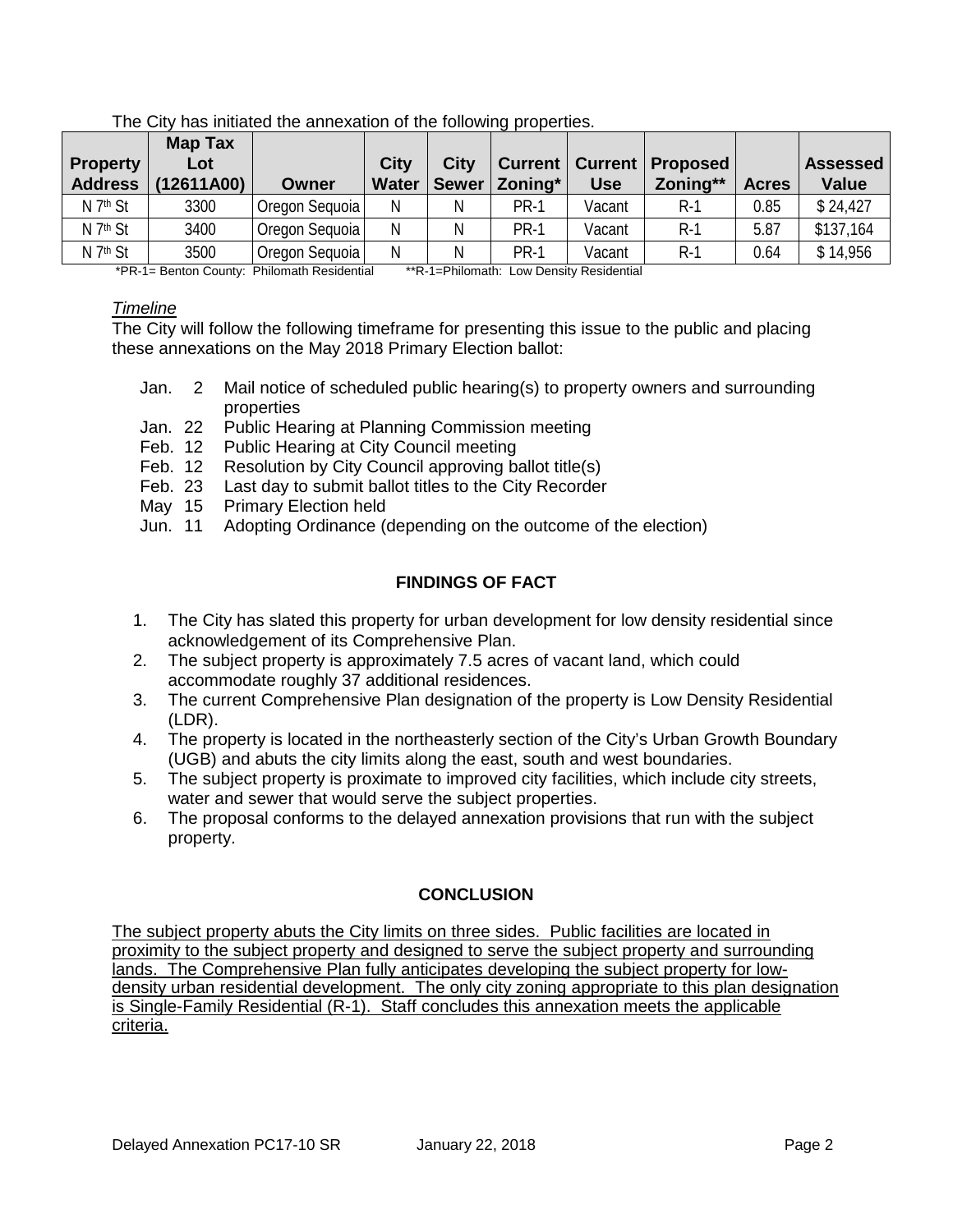#### **RECOMMENDED MOTION**

#### **I MOVE THE:**

Planning Commission adopt the Findings of Fact as presented in the staff report (*or modified by the Planning Commission*) and this annexation request as presented in File No. PC17-10 be forwarded to the City Council for consideration and action.

#### OR

Planning Commission adopt the Findings of Fact as modified in opposition to the applicable criteria and that the application for annexation of the subject property as presented in File No. PC17-10 be denied.



### **Map of Identified Properties to be Annexed (shaded area)**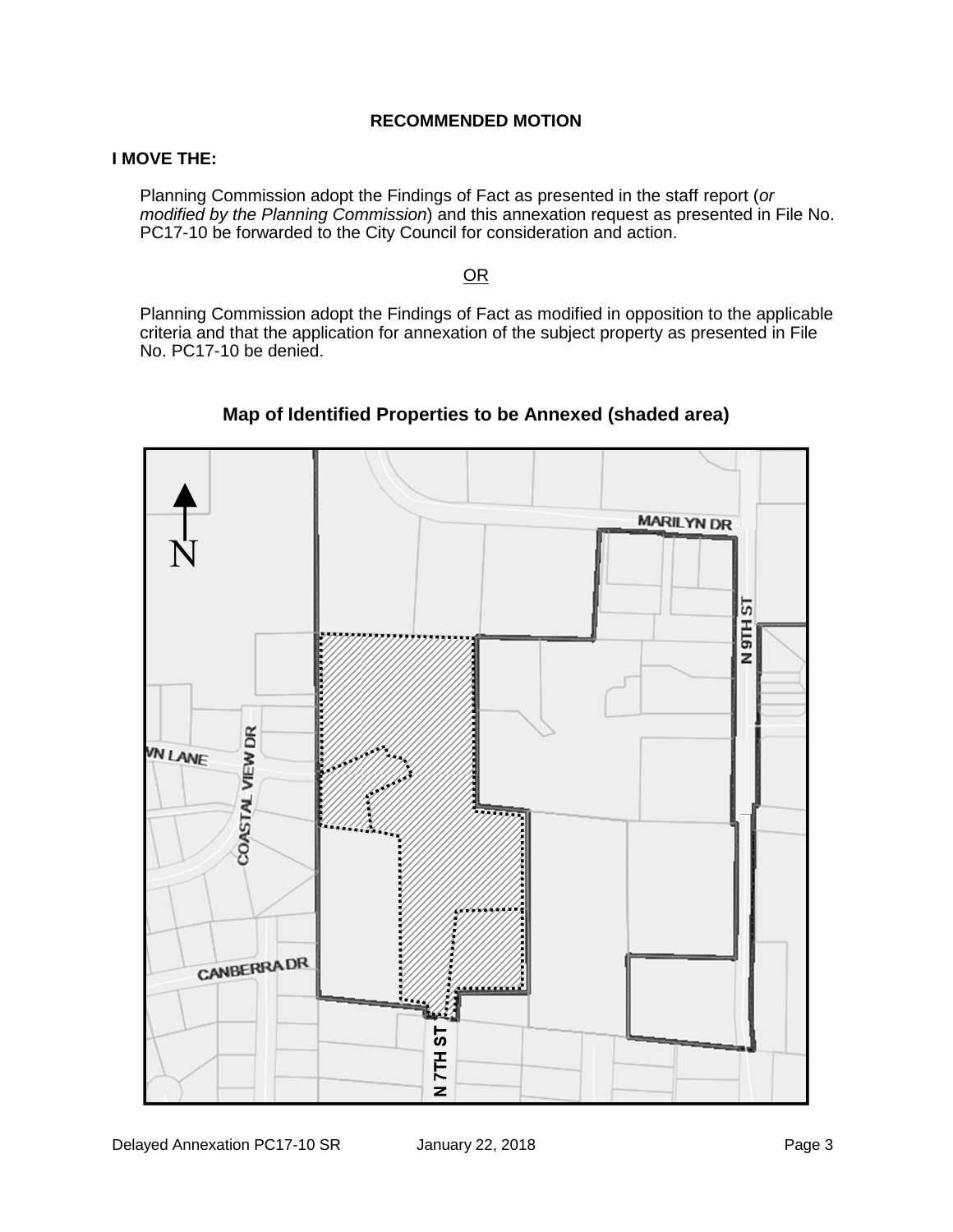4358 Maeve Court, Rancho Cordova, CA 95742

**January 2, 2018** 

**City of Philomath, Administration** 

PO Box 400, Philomath, OR 97370-0400

Re: Annexation of 3 lots totally 7.36 acres at the No end of 7th Street, east of Fawn Lane

Dear Staff.

I am the owner of Lots 10 and 11 on Coastal View Drive and Fawn Lane which are adjacent to the property described above as Tax Lots 3300, 3400, and 3500 of the Benton County Assessor Maps.

If these lots are annexed, please insure that the utility development fees are paid entirely by the lot owners of tax lots 3300, 3400, and 3500 and not by the exiting neighboring lots' owners.

I do not want to pay additional utility connection fees if these 3 neighboring lots are annexed.

Thank you and good day.

Roana Phodes

Roxana Rhodes

FILED<br>JAN , 8 2018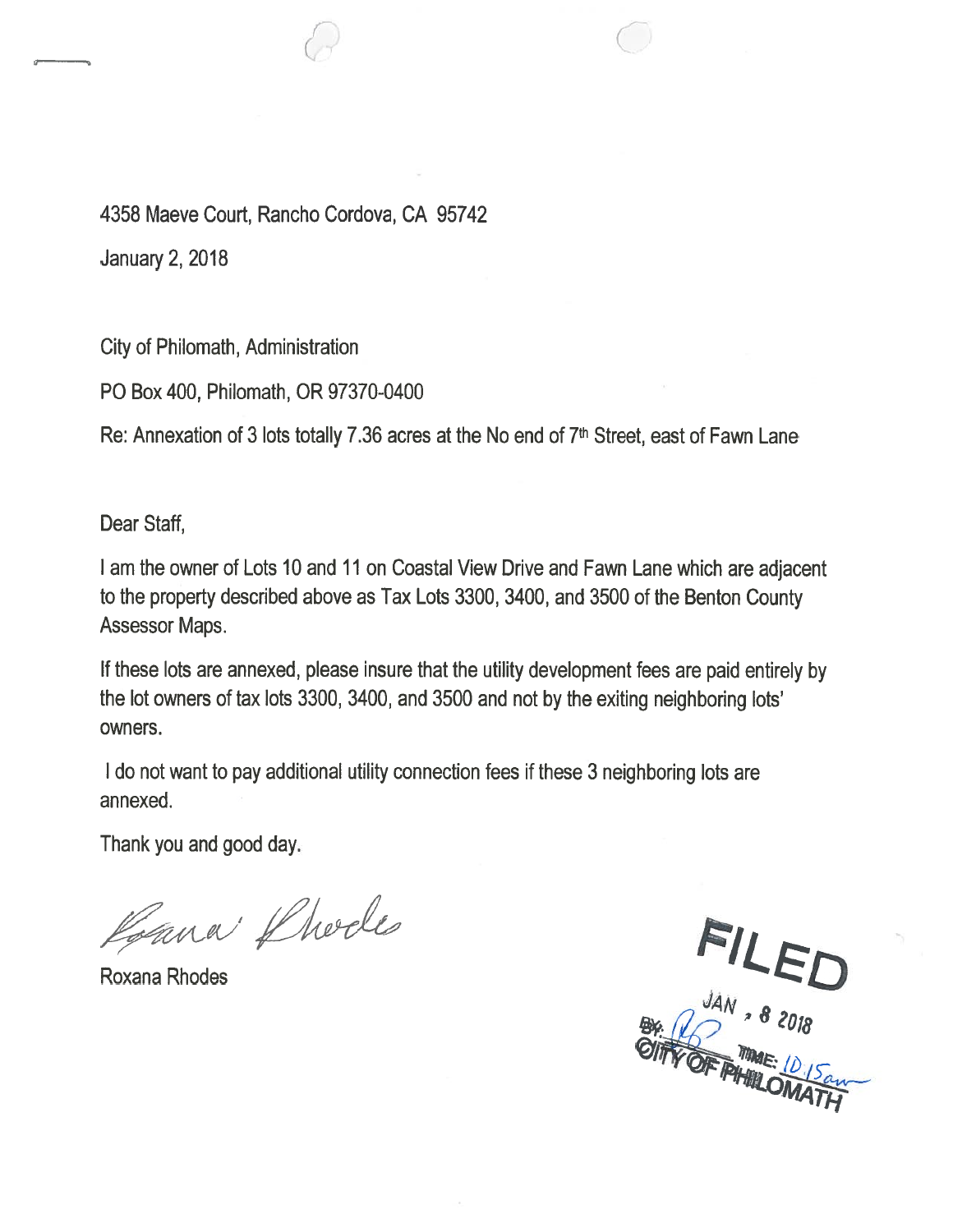

#### **STAFF REPORT**

| <b>APPLICANT:</b>           | City of Philomath                                                                                                                                                                                                                   |
|-----------------------------|-------------------------------------------------------------------------------------------------------------------------------------------------------------------------------------------------------------------------------------|
| NATURE OF APPLICATION:      | Annexation of 9 lots totaling approximately 1.72 acres.                                                                                                                                                                             |
| <b>PROPERTY LOCATION:</b>   | Generally, that property identified as adjacent to the north<br>and south sides of Cooper Lane and addressed as<br>100/102, 109, 105, 106/108, 107, and 110 Copper Lane or<br>identified as T12S-R6W-Sec. 12CD, Tax Lots 1200, 800, |
|                             | and 700 of the Benton County Assessor Maps                                                                                                                                                                                          |
| <b>APPLICABLE CRITERIA:</b> | Chapter 18.135.030(I) - Annexation by Non-Unanimous<br>Triple Majority Consent Petition, of the Philomath<br><b>Municipal Code</b>                                                                                                  |
| <b>PLAN DESIGNATION:</b>    | Low Density Residential                                                                                                                                                                                                             |
| <b>EXPECTED ZONING:</b>     | Low Density Residential (R-1)                                                                                                                                                                                                       |
| <b>STAFF CONTACT:</b>       | Jim Minard, Planner                                                                                                                                                                                                                 |
| <b>FILE NUMBER:</b>         | PC17-11                                                                                                                                                                                                                             |

The City is proposing to annex the above-described property also shown on the attached map with a Philomath Low Density Residential zone designation, as designated by the City's Comprehensive Plan Map. The proposal calls for no new development at this time. The purpose of the hearing is to determine if the application conforms to the applicable annexation requirements and arrive at a recommendation to the City Council. The annexation request must ultimately be approved by the Philomath electorate and City Council. This matter was reviewed by the City Council at its December 11, 2017 meeting, where the Council directed it be forwarded to the Planning Commission for a public hearing and recommendation to the Council.

#### *Background*

In specific circumstances, it is beneficial for the City to initiate annexation of a street or group of properties, even when not all the property owners want to be annexed. This is the case with the properties on Cooper Lane. In 1992, the City was asked by the property owners on Cooper Lane to provide water and sewer service to the area due to health concerns with the private water and septic systems serving the area at the time. The City did so, and was given a utility easement by Benton County for the road area. Eventually, the area of the easement became a separate tax lot and was given to the City by Benton County. By 1996, the City had acquired delayed annexation agreements from four of the property owners. City records don't indicate why the other four properties were not required to sign delayed annexation agreements when they hooked up to City water and sewer as well.

Today, Cooper Lane has seven developed lots, one vacant lot, and one City-owned lot. All of the developed lots receive City water and sewer service, as well as all the other non-excludable benefits as neighboring properties such as: public safety, public library, bus service, nuisance enforcement, public parks and other quality of life benefits, but they don't help pay for them by way of property taxes. These types of services are non-excludable, meaning you can't be excluded from their benefits for nonpayment even thought they don't live in City. The City believes this is a fairness issue, properties receiving city water, sewer and other benefits should share in such costs and that the entire Cooper Lane areas should be annexed into City limits.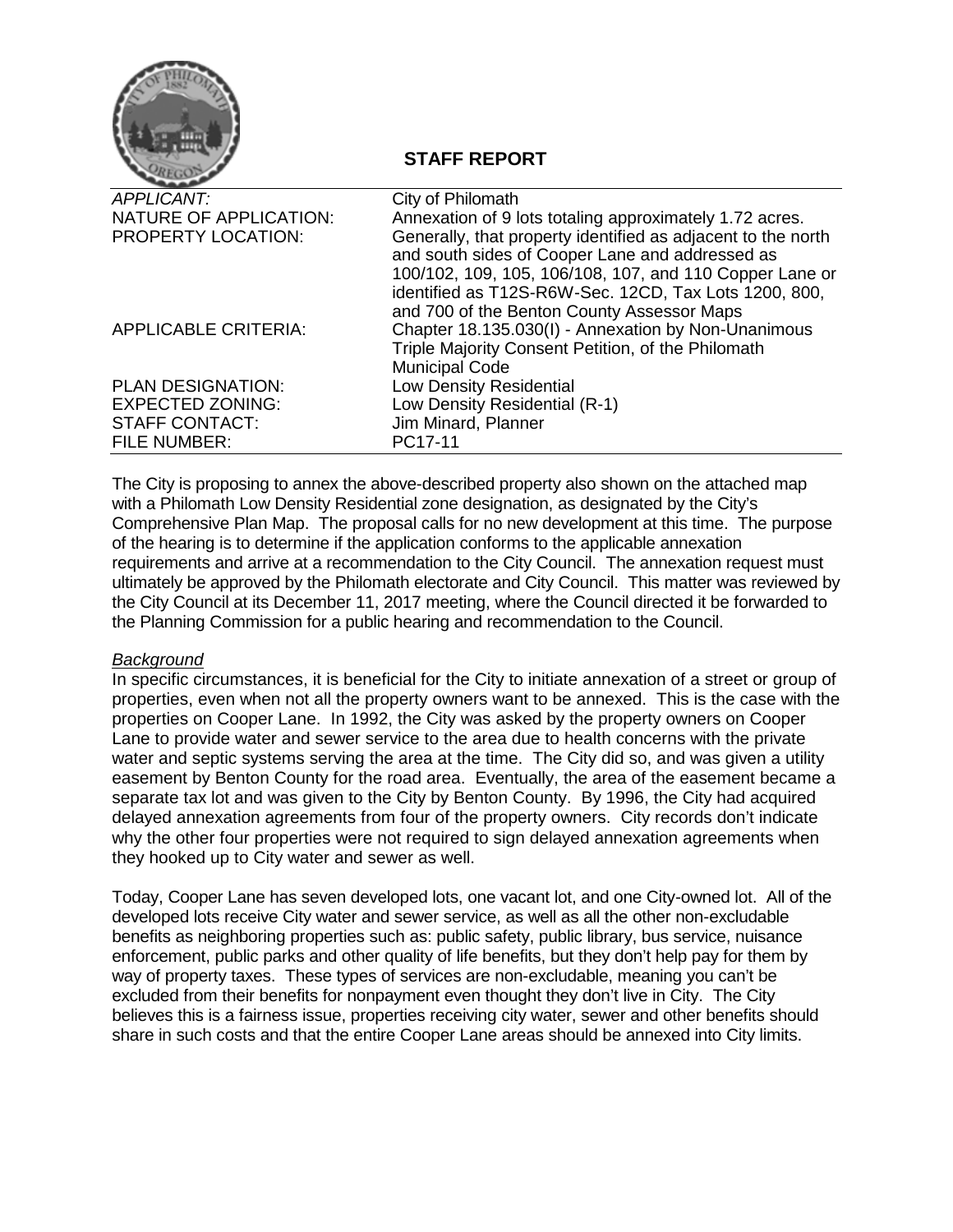#### *Applicable Criteria*

Per PMC 18.135.030(I), "When more than half, but not all, of the owners of land in the territory to be annexed who also own more than half of the land in the contiguous territory and of real property therein representing more than half of the assessed value of all real property in the contiguous territory consent in writing to the annexation of their land in the territory, the City may take steps to annex the properties."

The City has initiated the annexation of the following properties. The first five have delayed annexation agreements or are owned by the City and are deemed to be "in favor" of annexation. The last four do not have delayed annexation agreements in place and are presumed to be "opposed" to annexation.

| <b>Property</b><br><b>Address</b> | <b>Map Tax</b><br>Lot<br>(12612CD) | Owner             | <b>City</b><br>Water | <b>City</b><br><b>Sewer</b> | <b>Current</b><br>Planning* | <b>Current</b><br><b>Use</b> | <b>Proposed</b><br>Zoning** | <b>Acres</b> | <b>Assessed</b><br>Value |
|-----------------------------------|------------------------------------|-------------------|----------------------|-----------------------------|-----------------------------|------------------------------|-----------------------------|--------------|--------------------------|
| 20. 105 Cooper Lane               | 1100                               | Shutta            |                      |                             | LDR                         | Residential                  | $R-1$                       | .23          | \$118,902                |
| 21. 106/108 Cooper Ln             | 0500                               | Parker            |                      |                             | LDR                         | Residential                  | $R-1$                       | .21          | \$122,078                |
| 22. 107 Cooper Lane               | 1000                               | Whittier          |                      |                             | LDR                         | Residential                  | $R-1$                       | .13          | \$106,167                |
| 23.110 Cooper Lane                | 0400                               | Kohn              |                      |                             | LDR                         | Residential                  | $R-1$                       |              | \$130,229                |
| 24. Cooper Lane                   | 0700                               | City of Philomath | N                    | Ν                           | LDR                         | Road                         | $R-1$                       | .15          | \$4,394                  |
| <b>TOTALS</b>                     |                                    |                   |                      |                             |                             |                              |                             | .92          | \$481,770                |

16. 100/102 Cooper Ln 0600 L7 Rentals N Y LDR Residential R-1 .2 \$169,472 17. 109 Cooper Ln 0900 Ascherl Y Y LDR Residential R-1 .23 \$113,899 18. Cooper Ln | 1200 | Kribs | N | N | LDR | Vacant | R-1 | .23 | \$ 34,135 19. Cooper Ln 0800 Sullivan N N LDR Vacant R-1 .14 \$ 39,956 **TOTALS .8 \$357,462**

\*LDR=County low density residential \*\*R1=Philomath: low density residential

#### *Timeline*

The City will follow the following timeframe for presenting this issue to the public and placing these annexations on the May 2018 Primary Election ballot:

- Jan. 2 Mail notice of scheduled public hearing(s) to property owners and surrounding properties
- Jan. 22 Public Hearing at Planning Commission meeting
- Feb. 12 Public Hearing at City Council meeting
- Feb. 12 Resolution by City Council approving ballot title(s)
- Feb. 23 Last day to submit ballot titles to the City Recorder
- May 15 Primary Election held
- Jun. 11 Adopting Ordinance (depending on the outcome of the election)

#### **FINDINGS OF FACT**

- 1) The City has slated the property for urban development for low density residential since acknowledgement of its Comprehensive Plan.
- 2) The subject properties encompass 1.0 acre of mostly developed residential land.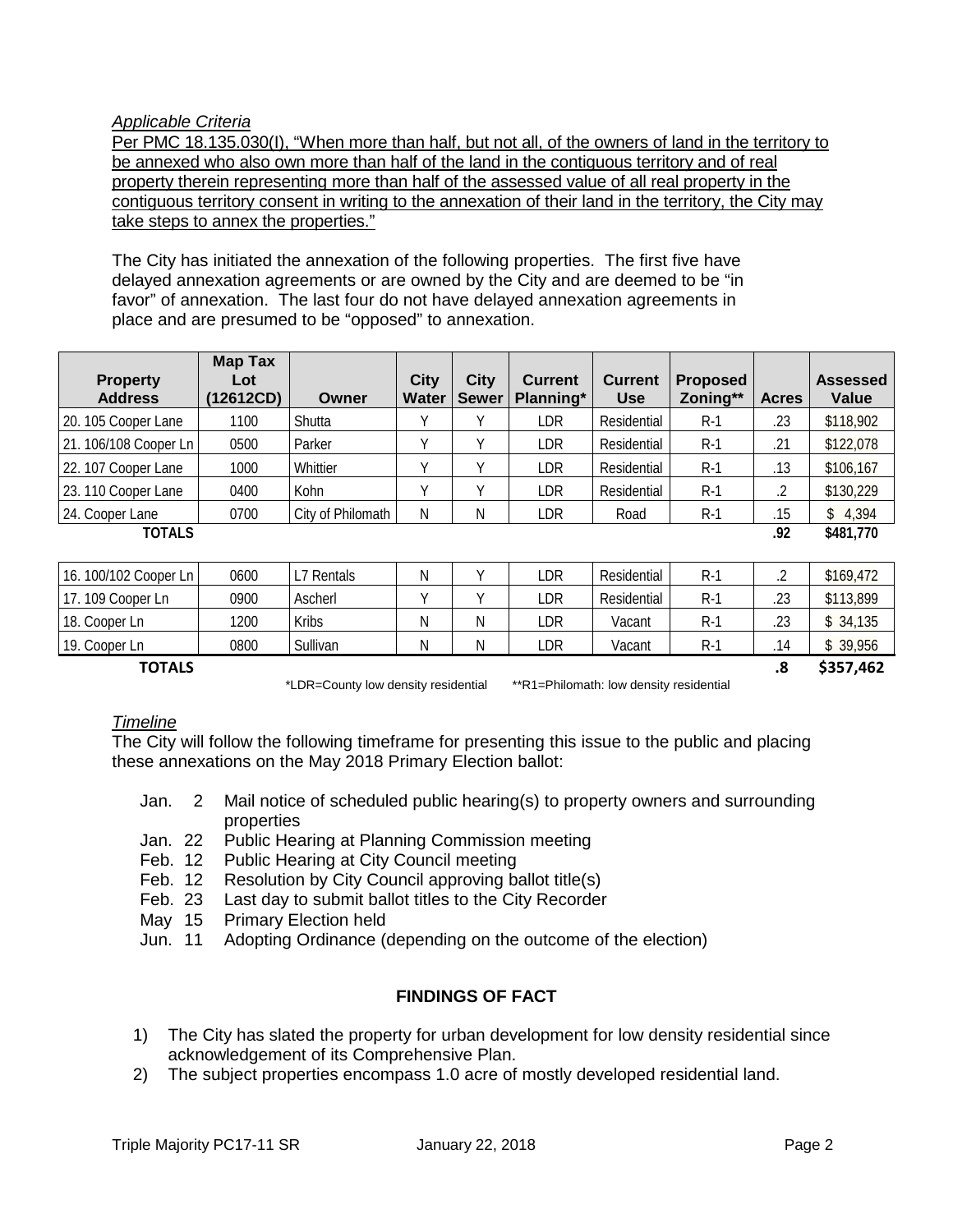- 3) The vacant properties could accommodate three additional residences (one home and one duplex).
- 4) The current Comprehensive Plan designation of the property is Low Density Residential (LDR).
- 5) The property is located in the southerly section of the City's Urban Growth Boundary (UGB) and abuts the city limits along the east and north boundaries.
- 6) The subject property is proximate to improved city facilities, which include city streets, water and sewer serve that serve the subject properties. The developed properties within the boundaries of this annexation receive City water and sewer. Therefore, annexing these properties will not have any significant impact on the City services.
- 7) The proposal conforms to the Triple Majority standards as identified in PMC 18.135.030(I), to wit: more than half of the owners of land in the territory to be annexed also own more than half of the land in the contiguous territory and of real property therein representing more than half of the assessed value of all real property in the contiguous territory consent in writing to the annexation of their land in the territory.

#### **CONCLUSION**

The subject property abuts the City limits on two sides. Public facilities are located within the subject property and designed to serve the subject property and surrounding lands. The Comprehensive Plan fully anticipates developing the subject property for low-density urban development. The only city zoning to the Comprehensive Plan Map is Single-Family Residential (R-1). Staff concludes this annexation meets the applicable criteria.

#### **RECOMMENDED MOTION**

#### **I MOVE THE:**

Planning Commission adopt the Findings of Fact as presented in the staff report (*or modified by the Planning Commission*) and this annexation request as presented in File No. PC17-11 be forwarded to the City Council for consideration and action.

#### OR

Planning Commission adopt the Findings of Fact as modified in opposition to the applicable criteria and that the application for annexation of the subject property as presented in File No. PC17-11 be denied.